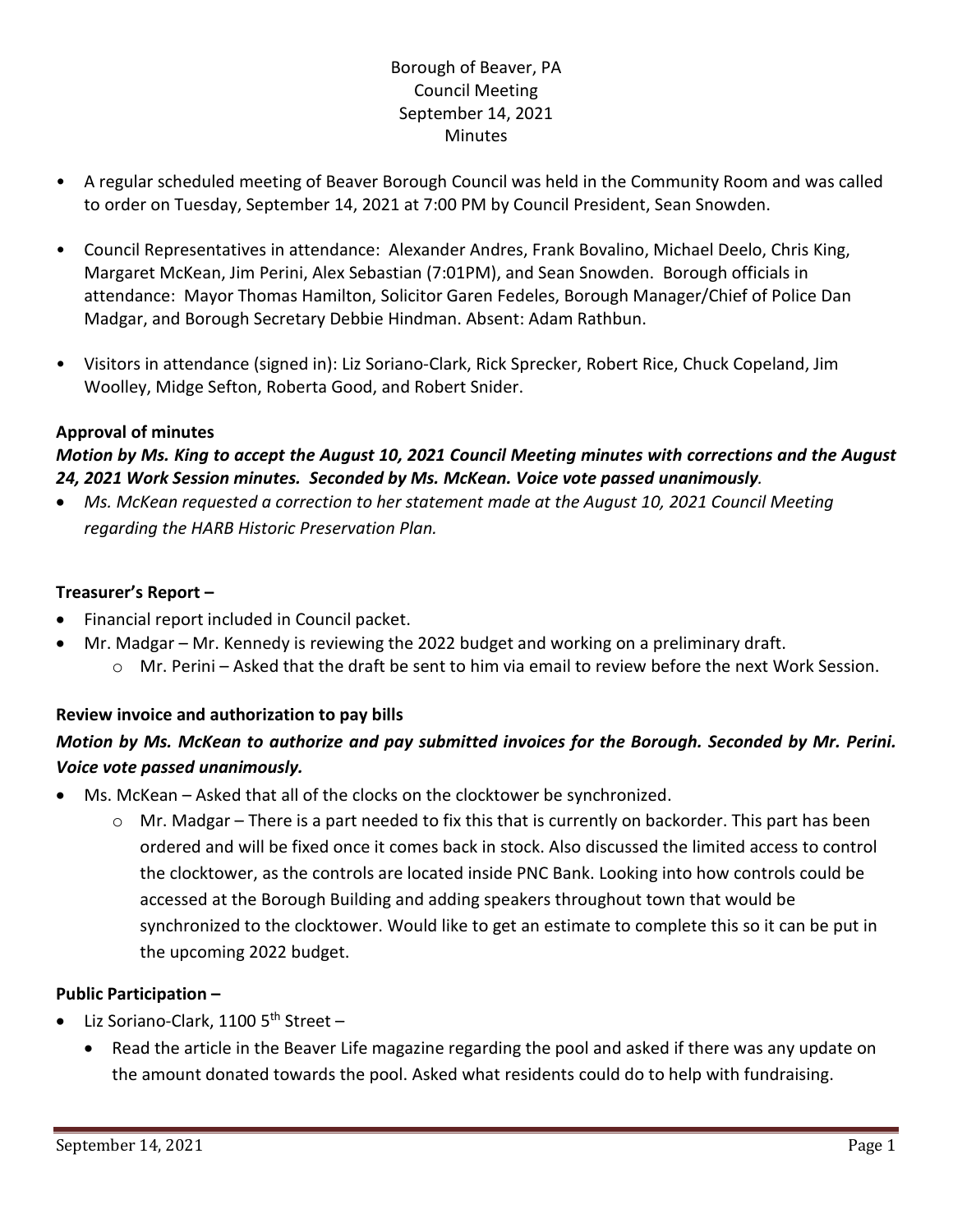- o Mr. Bovalino Fundraising for the pool will be a long process and has only just begun. The Pool Committee has created a 4-year plan.
	- Mr. Madgar Previous discussions were to not let the current pool stand idol for longer than 18 months. Concerned about letting the current pool deteriorate for 4 years.
	- Mr. Bovalino If Borough Council is not satisfied with the Pool Committee's progress after 18 months, they can decide if they want to stop fundraising efforts.
	- Mr. Andres The fundraising will take at least three to four years and the pool will not open for at least another four years. The current goal is to have the full funding at that time. The Pool Committee is currently set up for 18 months and will have to be reevaluated after then.
- $\circ$  Asked what happens to the fundraised money if Borough Council decides not to go through with a new pool.
	- Mr. Snowden Suggested that Ms. Soriano-Clark contact Mr. Bovalino or Mr. Andres outside of the meeting to have any questions answered and discuss any ideas.

## **MS4 Storm Water Presentation – Dan Martone**

- The Beaver Borough has a MS4 permit that is required to discharge any water that comes from storm sewers and catch basins into the Ohio River. Pennsylvania Department of Environmental Protection (DEP) oversees the Borough while doing this.
- This permit is renewed every 5 years and a report is submitted annually.
- The purpose of this permit is to ensure that the water that is disposed into the Ohio River does not disturb or have any adverse effects on the aquatic life.
- Beaver Borough ensures that residents are disposing of certain items/chemicals properly such as paint, gasoline, oil, etc. properly.
- Beaver Borough also monitors downspouts on resident's homes are not directly pointing towards a storm water drain and instead directed into their yard to go into the soil. It is encouraged to creative practices such as rain barrels or gardens to collect the storm water.
- Beaver Borough completes street sweeping to prevent soot and debris from entering the storm water sewer.
- If residents see anyone not properly disposing of chemicals, they should notify the Borough. This includes construction companies.
- If a resident sees any type of buildup on a road, they should notify the Borough.
- A brochure created by DEP that includes educational material will be posted to the Borough website.
- Any questions should be directed to Borough/Municipal Authority Engineer Dan Martone.

# **Reports – Commissions / Authorities**

**Council of Governments (COG) –** No report

## **Civil Service Commission –** Reported by Ms. Sefton

• Received seven applications, five were determined qualified.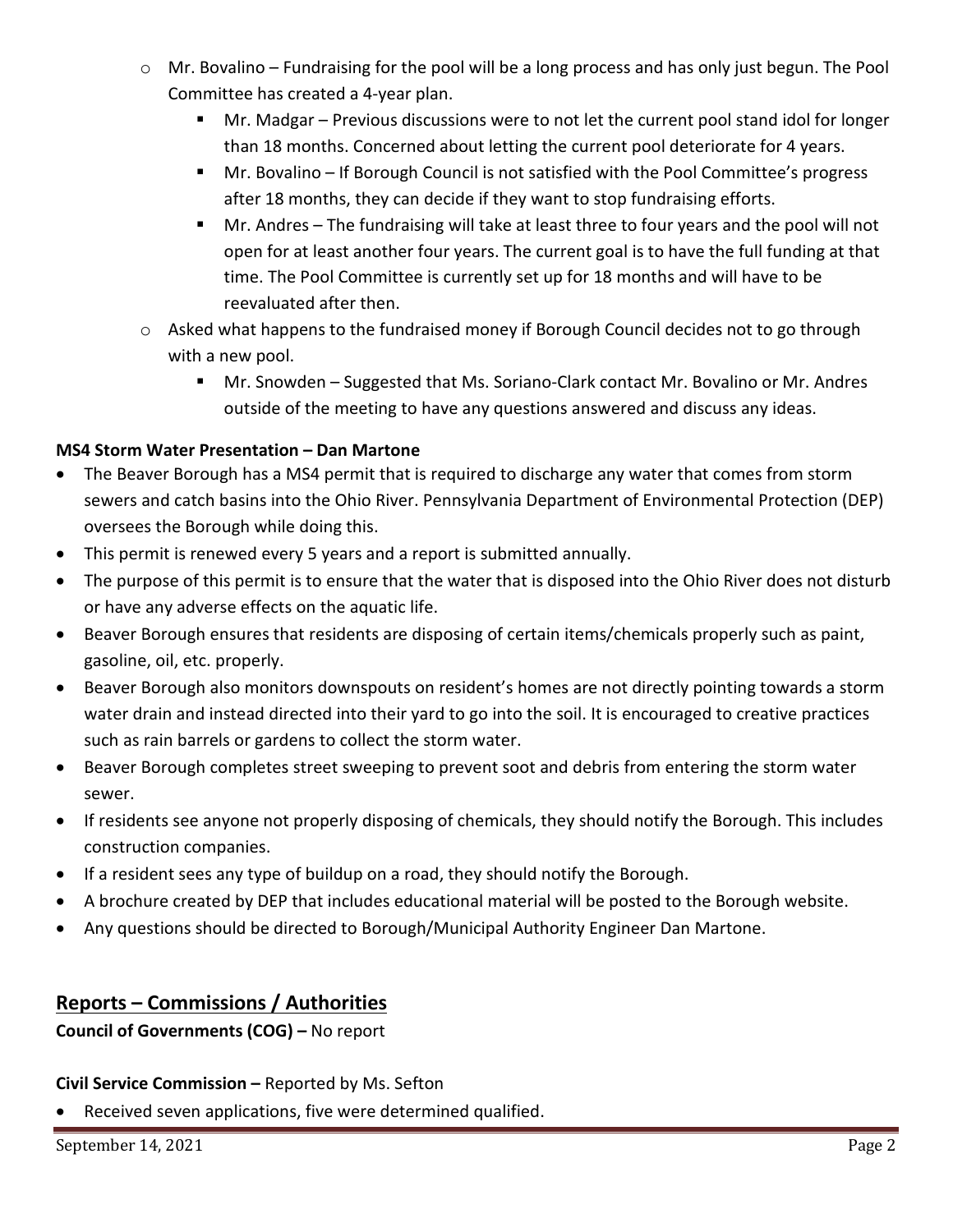- Completed the physical agility test
- Written portion will be completed in late October, costs approximately \$500 to administer

## **Zoning Hearing Board (ZHB) –** Reported by Mr. Martone

- Application has been submitted for 1055  $4<sup>th</sup>$  Street regarding a front porch addition.
- Currently looking for a fill in/new ZHB solicitor
	- Solicitor Fedeles Can advertise position through the BAR Association but understands that ZHB is under a timeline requirement.
	- By general agreement, Council approved that Mr. Martone should reach out to the attorney that has filled in before to see if they are willing to take the position. Will advertise the open position if declined.

## **Planning Commission –** Reported by Mr. Rice

- June 21, 2021 minutes and August 16, 2021 draft minutes included in Council's packet.
- Next meeting to be held September 20, 2021 to discuss a variety of topics and will report back to Council with progress/recommendations.
- Solicitor Fedeles Previously, it has been discussed that the Planning Commission look into an overlay district. This overlay district would allow some parts of town to allow multifamily homes. Current zoning in the R-1 district does not allow this. If Council approves, the Planning Commission can look into the details of what the overlay district would look like in the Borough. Any final decisions regarding this would be made by Borough Council through a vote.
	- Ms. McKean Suggested to create a community survey.

## **Motion – Planning Commission – Overlay District**

## *Motion by Mr. Sebastian, I move that Council authorize the Planning Commission to explore an overlay district for the Zoning Ordinance. Seconded by Mr. Bovalino. Voice vote passed unanimously.*

**Tree Commission –** No report

## **Code Enforcement Officer Report –** Reported by Mr. Sprecker

- August 2021 Code Enforcement report enclosed in packet.
- Mr. Snowden Asked for an updated regarding a piece of equipment on  $4<sup>th</sup>$  Street and Dravo Avenue, as there were complaints of weeds growing under/around it.
	- $\circ$  Mr. Sprecker Spoke with the homeowner and the issue should be taken care of this week.

## **Historic Architectural Review Board (HARB) –** Reported by Mr. Rice

- Will have recommendation for the board vacancy at the October Council Meeting.
- Hosted a booth at Garrison Day to speak to and educate residents of the Historic Preservation Plan.

## **Municipal Authority –** Reported by Mr. Deelo

- August 18, 2021 Municipal Authority Meeting Minutes included in the Council Packet.
- Municipal Authority Engineer report for mid-July 2021 through mid-August 2021 included in the Council Packet.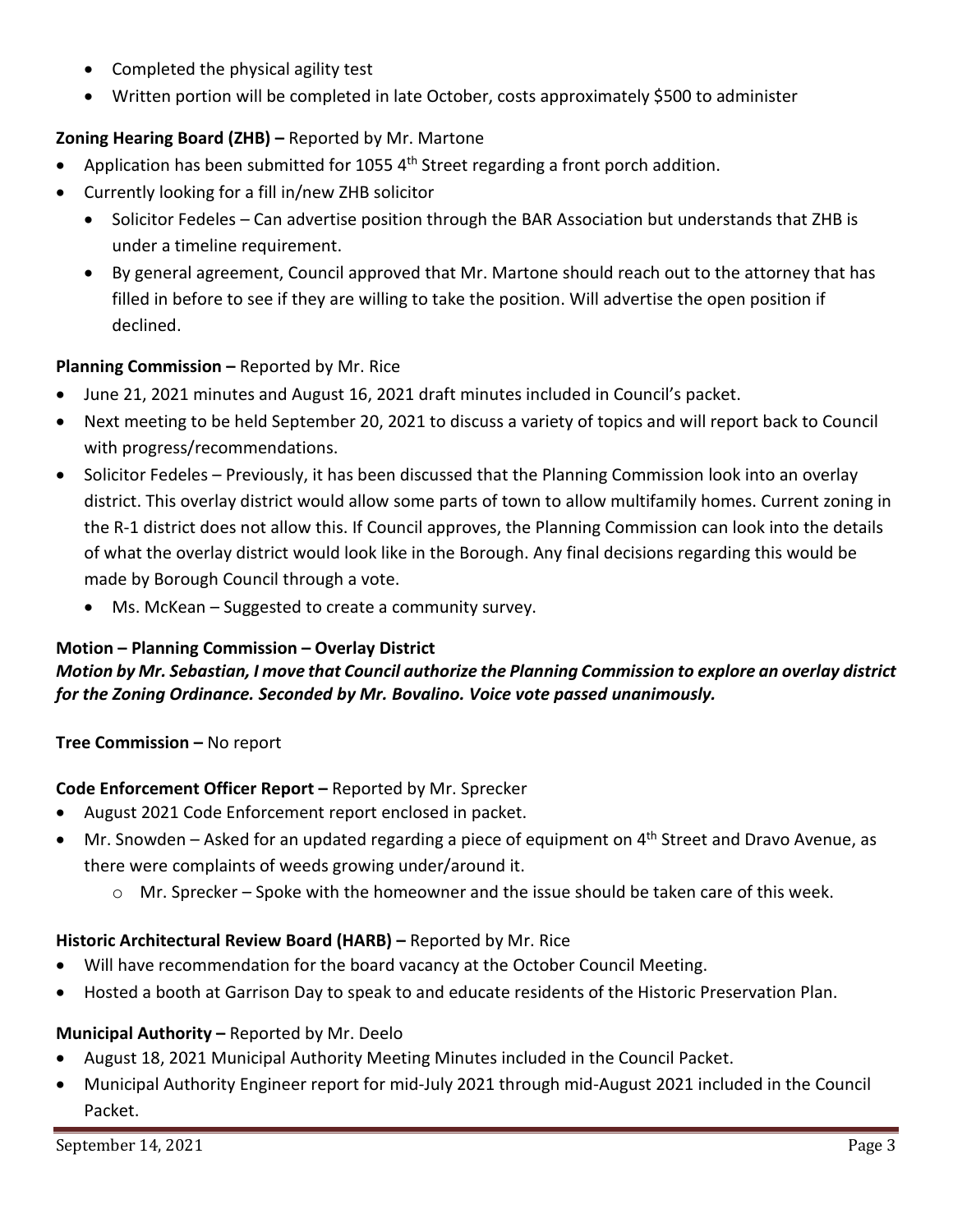- Mr. Madgar Is the Municipal Authority able to submit anything to the County Commissioners regarding the water supply to the Courthouse?
	- Solicitor Fedeles The County has received funds from the American Rescue Plan that can be used towards water/sewer projects. The County has set aside \$10 million to give to municipalities for various projects. The percentage of a required match from each municipality is currently still in discussion. The applications will be finalized once the match percentage is determined. Expecting the applications to go live within the next two weeks.
	- Mr. Madgar Recommended that the Municipal Authority work with the Borough/Municipal Authority Engineer to determine a list of what projects should be submitted for. The Borough has already received half of their allotted funds from the American Rescue Plan. Funds have already been reserved for the project at River Road and Buffalo Street.
	- Mr. Deelo The Borough has responsibility over the storm sewers and the Municipal Authority has responsibility over wastewater and water supply. The issue at River Road and Buffalo Street, as outlined in the Engineer's report, is that the storm sewer pipe collapsed on Municipal Authority property. The Municipal Authority and Borough should work together to go after this funding to put towards this project.
	- Solicitor Fedeles The U.S. Treasury has not given the final indication of what the funding can be used for but it should be expected within the next month. All preliminary indications have shown that all storm water/sewer projects will be authorized for the funds.
	- Mr. Martone The River Road and Buffalo Street project is expected to cost at least \$100,000.
	- Mr. Madgar The Borough has received their first portion, approximately half of the total amount already and will receive the second allotment next year. None of this funding has been spent yet.

# **Council Committee Reports**

**Shaw Park/Pool –** Reported by Mr. Bovalino

- Report from Pool Committee included in the council packet.
- An updated feasibility study of the pool is needed to apply for grants to fund a new pool. The last feasibility study of the pool was done ten years ago. This typically costs around \$45,000 but since it is an updated feasibility study, Environmental Planning and Design is charging the Borough \$2,000.
- The Pool Committee is requesting a link on the Borough website that will direct residents to updates regarding the pool and to make donations.
- Mr. Andres The Pool Committee had a booth at Garrison Day to speak with residents about a new pool and collect email addresses.

## **Reports**

**Manager's/Police Report –** Reported by Mr. Madgar

- Reviewed Borough Manager report provided in council packet.
- 2020 Liquid Fuels audit is completed.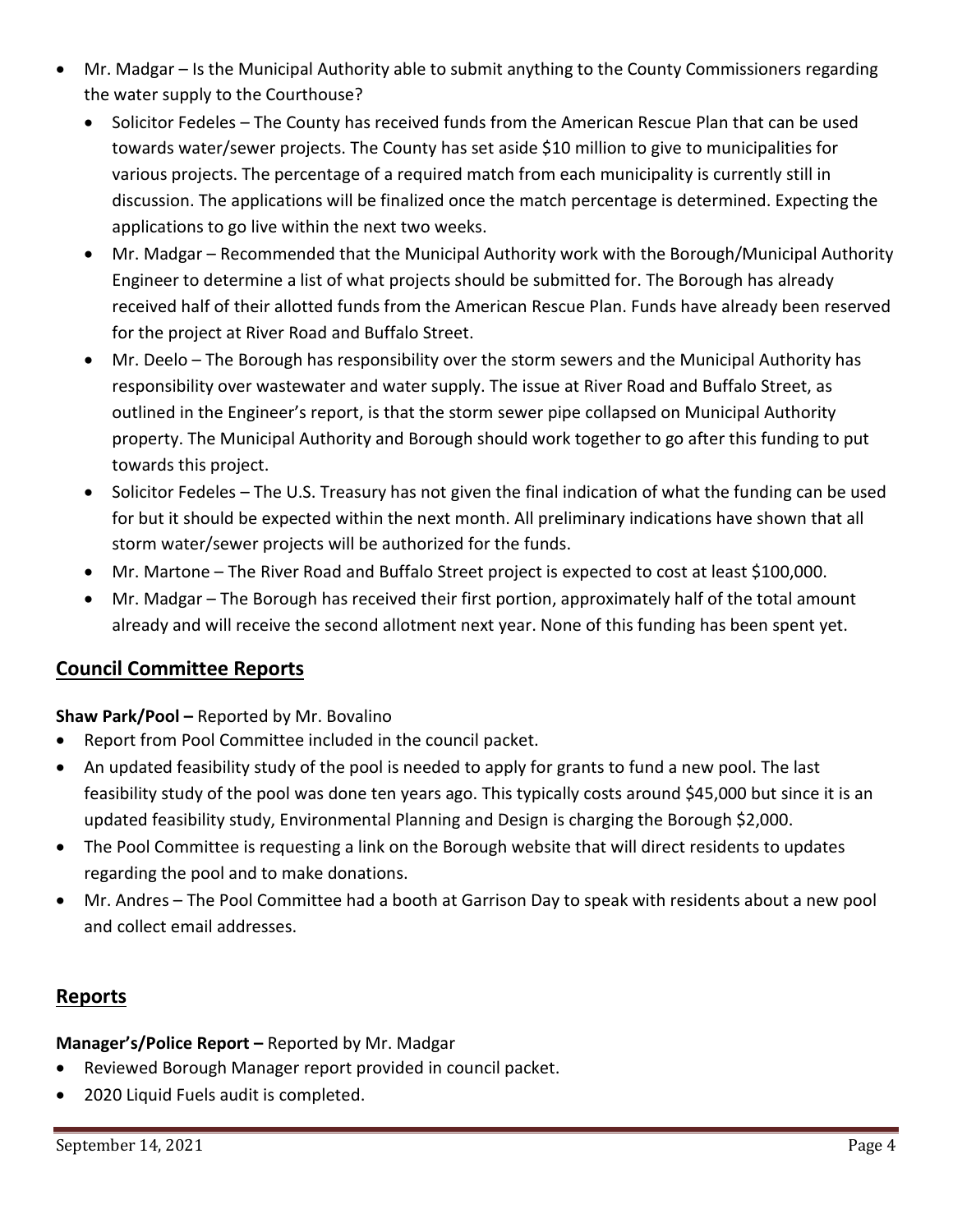- o Copy of the Examination Engagement Letter dated August 23, 2021 included in report. There were no findings or errors.
- Clark Park update Wilson Restoration is currently working on the monument and new light fixtures are on order. Working with Nancy Lonnett-Roman for landscaping design at Clark Park and Buffalo Street along the cemetery.
- The 2018 Ford Explorer was sold on Municibid for \$21,700.

## **President's Report –** Reported by Mr. Snowden

- As COVID-19 cases are increasing, the Borough will continue to keep an eye on what the County is doing. The Borough Building is not allowing walk-in business. Residents can make an appointment, make payments and ask questions by phone, and drop off/pick up with drop box at the front door. Meetings will still be held in person until further notice.
- Acknowledged Beaver High School's JROTC program. Students in this program do consistent volunteer work for the community. JROTC members were responsible for garbage pickup after Garrison Day and thanked them for the work they did.
	- o Would like to discuss at the next Work Session about providing a certificate of some type to recognize the work they have done for the community.

## **Mayor Hamilton –**

- Acknowledged the JROTC program for the 9/11 Ceremony they held at the High School.
- Ms. King Asked if Mr. Rathbun is still able to vote on items.
	- Mr. Madgar Mr. Rathbun is out of town but is able to conference call in if his vote is needed on anything.
	- Solicitor Fedeles Mr. Rathbun has not submitted a resignation letter resigning from his position on Council.
	- Mr. Snowden Mr. Rathbun's term on Council will expire in November but if he resigns before then, the Borough would put out a notice notifying of the open seat. Candidates would then apply and be interviewed and voted on by Council.
	- Mr. Deelo The requirements for filling a vacancy close to an election may need to be reviewed.

## **Police Department –** Reported by Chief Madgar

- Trick-or-Treat is tentatively scheduled for Thursday, October 28, 2021.
	- Mr. Bovalino Discussed concerns of construction vehicles and sidewalks under construction during trick-or-treat.
- Mayor Hamilton Asked if Beaver would be having a Veteran's Day Parade
	- Chief Madgar No one has contacted the Borough to host the Veteran's Day Parade.

## **Fire Department** – No report

## **Emergency Management Coordinator –** No report

## **Borough Engineer and Borough Municipal Authority Engineer –** Reported by Mr. Martone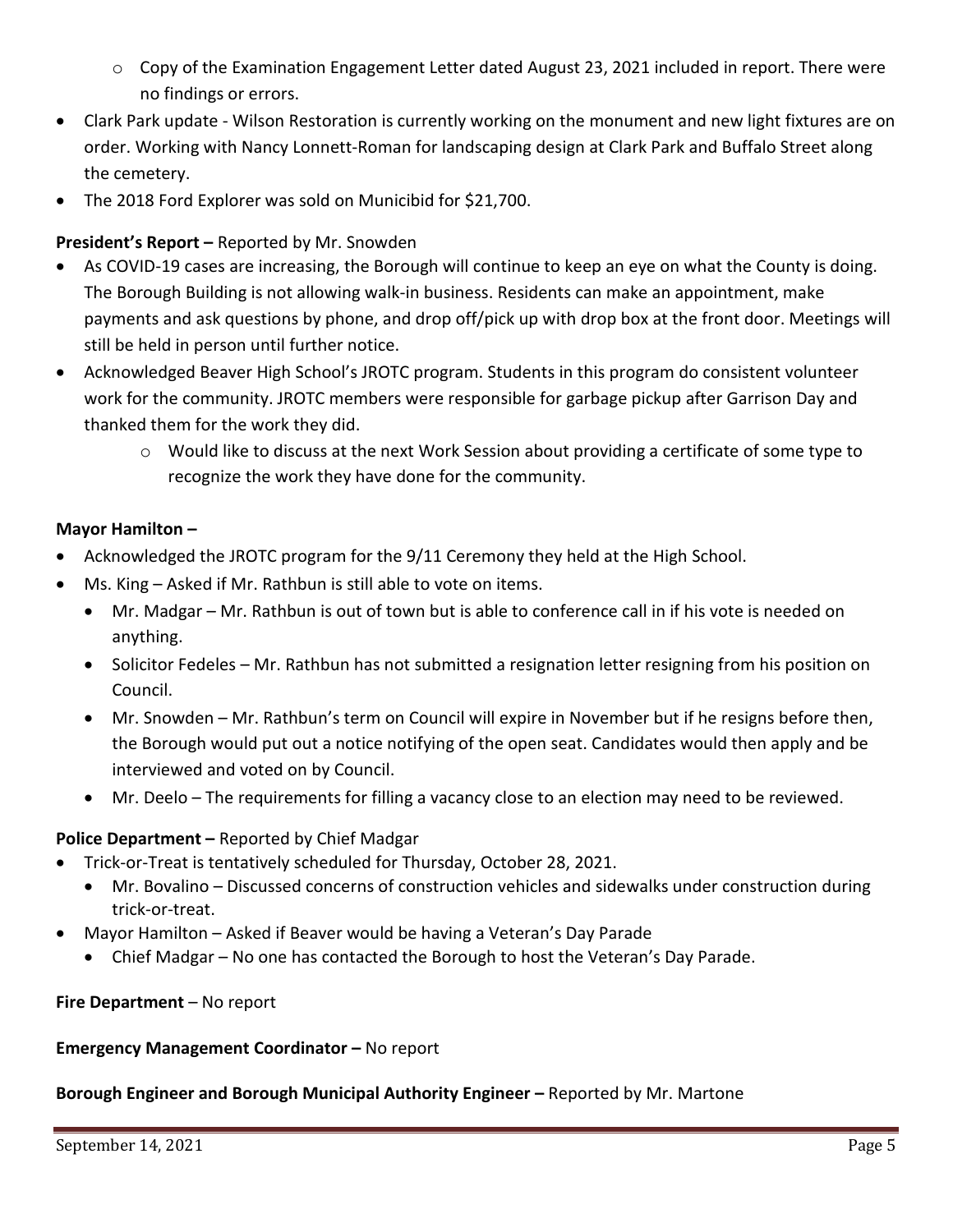- Discussed the eroded/broken storm sewer pipe near the railroad tracks on River Road between Buffalo Street and Navigation Street and a plan to fix the problem.
- Working on the Recycling Grant application.
- Road Paving Project
	- Received three bids.
	- Streets to be paved are related to the gas line replacement project.
	- The lowest bidder is able to start in October.

## **Solicitor Report –** Reported by Solicitor Fedeles

• Was notified today (September 14, 2021) that the Borough has been named in a lawsuit. An individual fell on a brick street in Beaver in February of 2020. This will be turned into the insurance carrier and will keep Council updated.

## **Motions**

## **Motion – 2022 Minimum Obligation (MMO) for Police and Municipal Employees** *Motion by Mr. Perini, I move that Beaver Borough Council approve the attached Resolution (2021-02) relating to the 2022 Financial Requirement and Minimum Municipal Obligation (MMO) for Police and Municipal Employees. Seconded by Mr. Bovalino. Voice vote passed unanimously.*

#### **Motion – Appointment to the Municipal Authority**

*Motion by Mr. Deelo, Following the recommendation by the Beaver Borough Municipal Authority, I move that Beaver Borough Council appoint Richard Sprecker to the Beaver Borough Municipal Authority to fill the unexpired term vacated by Adam Rathbun. This term expires January 2023. Seconded by Mr. Bovalino. Voice vote passed unanimously.*

#### **Motion – Selling 2006 30' Trailer**

*Motion by Mr. Sebastian, I move that Beaver Borough Council approve the Borough Manager to sell the 2006 30' Trailer (Vin ending in 70863) on Municibid. Seconded by Mr. Perini. Voice vote passed unanimously.*

## **Motion – Lot Consolidation Plan, R-1 Zoning District – 1004 Fourth Street**

*Motion by Mr. Bovalino, I move that Beaver Borough Council approve the Benjamin & Victoria Lang Lot Consolidation Plan, 1004 Fourth Street, conditional upon satisfaction of the comments appearing in the Borough Engineer attached letter dated September 9, 2021. Seconded by Mr. Deelo. Voice vote passed unanimously.*

#### **Motion – 2021 Road Paving Project**

*Motion by Mr. Bovalino, I move that Beaver Borough Council approve Protech Asphalt Maintenance as the low bidder for the 2021 Road Paving Project. Project includes the base bid of \$420,982.65 along with alternate bid #2 of \$24,045.55 and alternate bid #3 of \$41,475.00 for a total bid amount of \$486,503.20. This motion is*